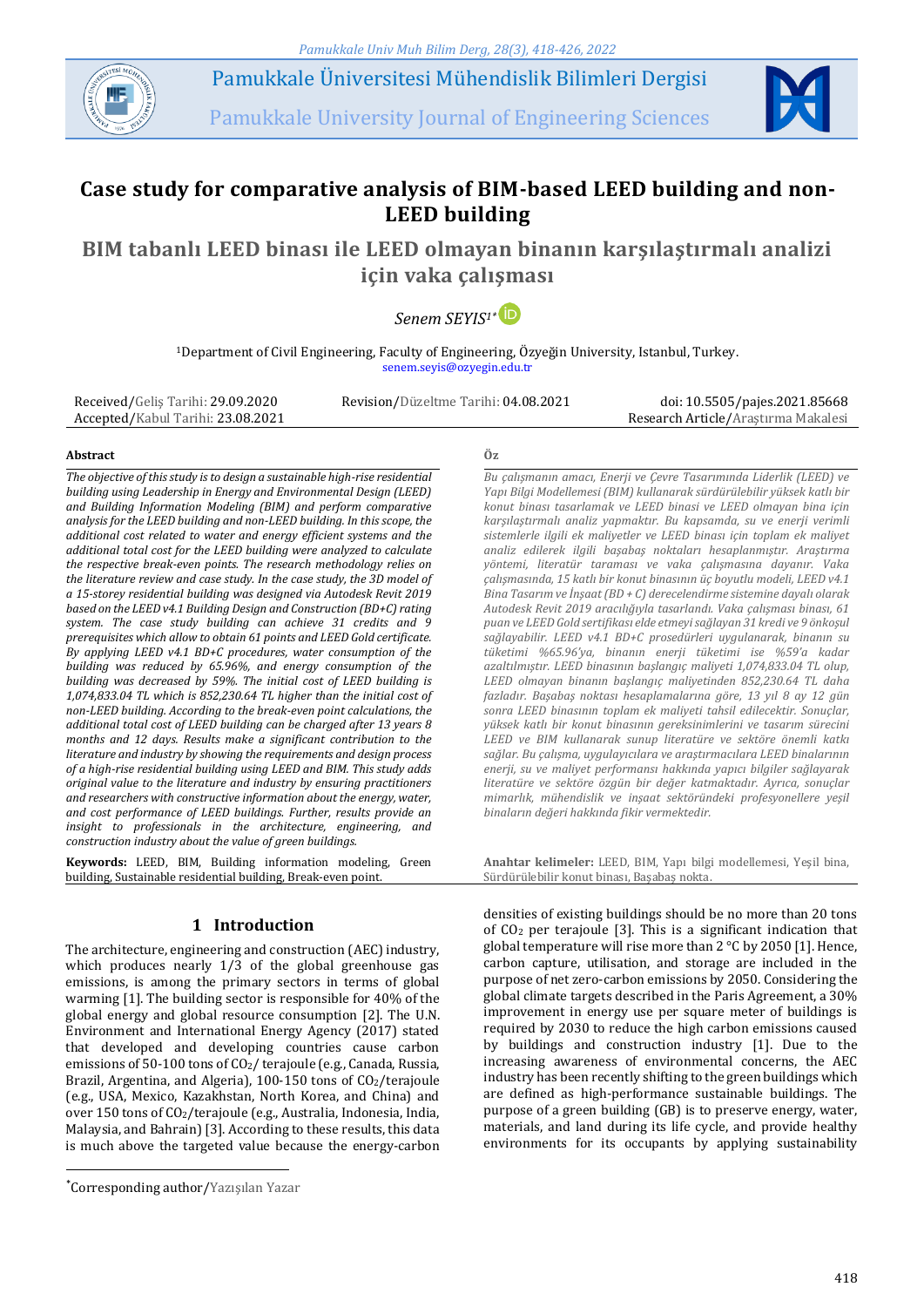principles [4],[5]. These principles are to decrease resource consumption, reuse resources, utilize recyclable resources, conserve nature, remove toxics, employ life-cycle costing, and address quality [6].

Green building rating systems (GBRSs) are developed to promote and contribute to the green buildings, and increase their market value. Green building rating systems are validated, and scalable guidelines for implementing sustainability requirements to the built environment through design, construction, and operation decisions for buildings as well as neighborhoods and cities [7]. The purpose of GBRSs is to score or rate the environmental, resource, and health impacts of a building's design, construction, and operation against the criteria within the scope of the assessment system. In line with this purpose, GBRSs provide information to the design teams for solving problems about environmental issues. Further, GBRSs ensure verifiable and reasonable criteria and goals for reaching higher environmental standards in the building design, construction, and operation [8]. Accordingly, GBRSs assist practitioners to evaluate the building performance and fulfill the requirements of sustainable design and construction [7].

Sustainable design is defined as the "conception and realization of ecologically, economically, and ethically responsible expression as part of the evolving matrix of nature" [9]. Sustainable construction is described as "creating and operating a healthy built environment based on resource efficiency and ecological design" [10]. Sustainable construction projects designed considering the GBRSs require multiple technical disciplines which have increased levels of interdependency and interconnectedness [4],[5].

Building Information Modeling (BIM) provides an integrated platform to fulfill the arduous requirements of GBRSs-based sustainable design and construction efficiently. BIM enables three-dimensional digital representation of a facility and its processes [11]. According to the United States national BIM standard (NBIMS-US), BIM provides to perform engineering analysis, conflict analysis, code criteria checking, cost engineering, as-built product, and budgeting for a facility. Studies show that using BIM in the design, construction, and operation processes of GBRSs-based buildings promotes sustainable design and construction, helps reduction of carbon footprint, streamlines the green building certification process, and therefore supports the economy [12]-[14].

This study aims at (1) designing a sustainable high-rise residential building using Leadership in Energy and Environmental Design (LEED) v4.1 Building Design and Construction (BD+C) and Building Information Modeling (BIM) and (2) performing comparative analysis for the LEED building and non-LEED building. Within this scope, the additional cost related to water and energy efficient systems and the additional total cost for the LEED building were analyzed to calculate the respective break-even points. In this paper, non-LEED building refers to the conventional building, the former version of the case study building, which was designed without addressing sustainability principles. On the other hand, LEED building refers to the case study building which was redesigned according to the LEED v4.1 BD+C rating system requirements. The major contribution of this research is to present (1) the requirements and design process of high-rise residential buildings using LEED and BIM, and (2) the differences in energy and water consumptions, and total cost between LEED and nonLEED residential buildings. Practitioners in the BIM–based sustainable construction projects would benefit from the results of this research.

# **2 Literature review**

In the literature review, studies addressing (1) green building rating systems (GBRSs), (2) the use of BIM in the GBRSs based sustainable construction projects, and (3) comparison of LEED and non-LEED buildings were investigated.

### **2.1 Green building rating systems:**

Several international and national GBRSs exist in the AEC industry. Some of the prominent GBRSs are BREEAM (Building Research Establishment Environmental Assessment Method), LEED (Leadership in Energy and Environmental Design), DGNB (Deutsche Gesellshaft fur Nachhaltiges Bauen (German Sustainable Buildign Council)), Energy Star, Green Star, Green Globes, and CASBEE (Comprehensive Assessment System for Built Environment Efficiency). Even though the GBRSs are different, they have similar purposes including assessment of building environmental performance and efficient use of natural resources such as land, water, and, energy.

Among the GBRSs, LEED developed by the US Green Building Council is the most widely applied international green building rating system around world [10],[15]. More than 79,000 projects achieve LEED certification in the last two decades [16]. LEED can be applied to various building types including commercial office, retail, school, healthcare, and single- and multi-family housing settings. For these reasons, LEED was used as a GBRS to design a sustainable high-rise residential building in this study.

In the last version of LEED (i.e., LEED v4.1) eight categories exist which are Location and Transportation, Sustainable Sites, Water Efficiency, Energy and Atmosphere, Materials and Resources, Indoor Environmental Quality, Innovation, and Regional Priority. Each category includes relevant prerequisites and credits. In order to gain the LEED certification for a building/project, a number of prerequisites and optional credits should be achieved [7]. While the prerequisites do not provide any point, the achievable points from a single credit vary from 1 to 20 in the LEED v4.1. The level of LEED certification is determined by the number of credits and associated points a building/project achieves. A building can be certified by LEED according to the following certification levels and relevant points: (1) Certified (40-49 points), (2) Silver (50-59 points), (3) Gold (60-79 points), and (4) Platinum (80+ points).

With the aim of achieving the GB certification for a building/project, first, the appropriate credits should be chosen to be met in the project from a large set of credits categorized under the selected GBRS. Then, the requirements of these selected credits should be fulfilled by the project teams. For this reason, selecting credits is a crucial decision to accomplish the sustainability objectives of the building/project [4],[5]. An interdisciplinary work is required to qualify the sustainable performance of the building/project This process could be compelling, arduous, and time-consuming [17].

#### **2.2 Integrating BIM and GBRSs:**

BIM provides a digital platform to maintain graphic information and material properties concerning the building elements that in turn declines the time and effort required to analyze building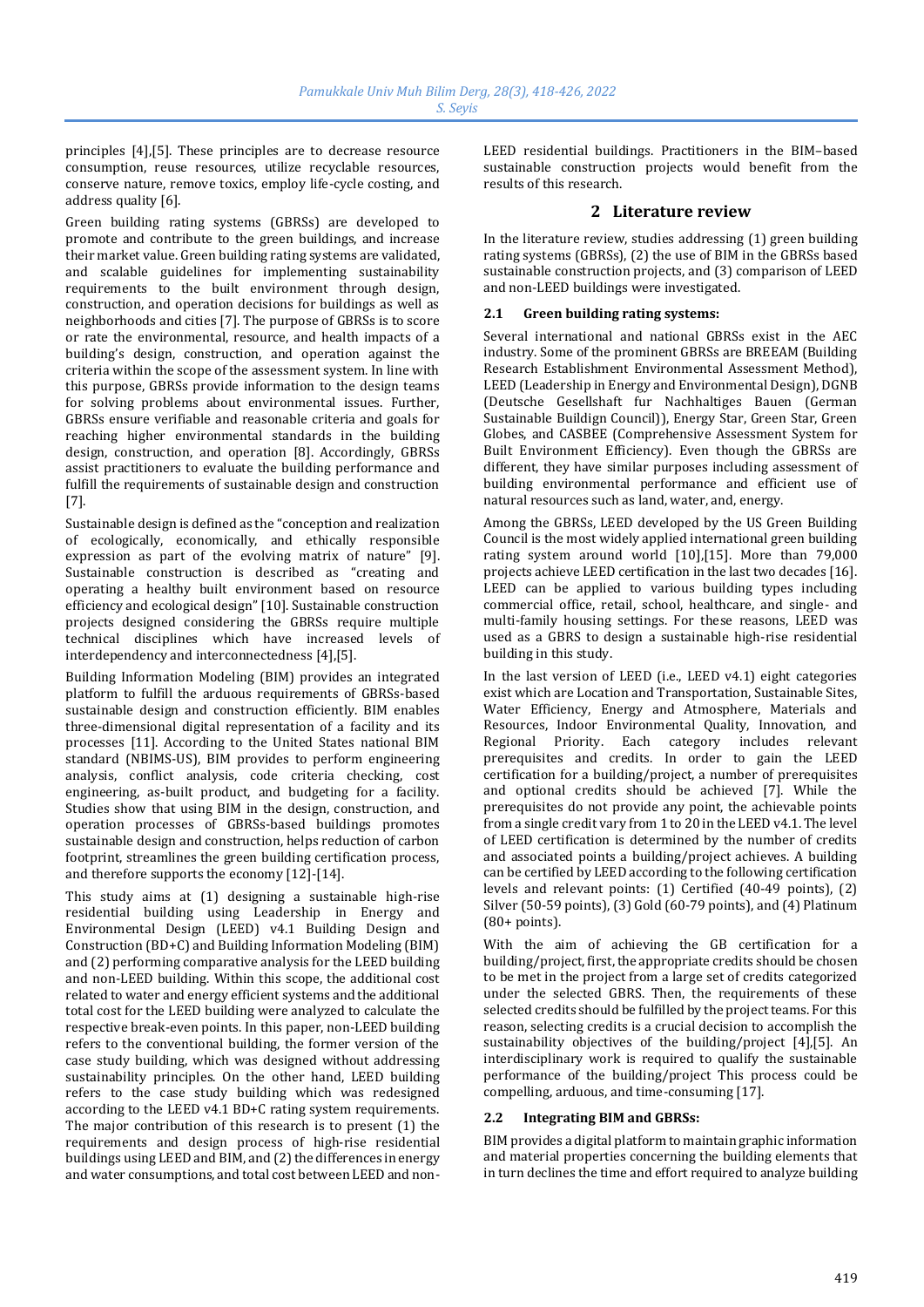data [18]. Hence, BIM ensures practitioners to deal with the increased levels of interdependency and interrelatedness among different disciplines in the GBRS-based sustainable design and construction [17],[18]. Some studies addressed BIM-based sustainable design and construction considering different GBRSs. One of the studies on this topic focused on measuring the performance of BIM-based tools (i.e., Autodesk Revit and IES-VE) on the LEED v2.2 certification process [12]. A study conducted by Lu et al (2017) addressed fourteen BIM software and their functions for LEED v3 based green buildings to analyze energy, carbon emissions, natural ventilation, daylighting, and acoustics performance [14]. In another study, a BIM software (i.e., Autodesk Revit) was used for fulfilling the requirements of the Sustainable Building Tool in Portuguese [19]. A more recent study performed by Ansah et al (2019) reviewed the literature for evaluating the contributions of BIM for LEED, BREEAM, BEAM Plus, and, CASBEE [14]. Similarly, Doan et al (2017) examined the utilization of BIM for Green Star in New Zealand by performing literature review, semistructured interviews, and content analysis via NVivo 11 [20]. More recent studies on this subject domain focused on integrating biophilic criteria into green building rating tools using Green Mark and LEED v4 [21], existing opportunities for population health promotion within LEED v4 [6], and the tradeoff between time, cost, and sustainability represented in LEED v4 credits using a genetic algorithmic model [22]. Although some scholars analyzed the use of BIM in the GBRS-based sustainable design and construction over the last decade, only a few of them have examined BIM for the earlier versions of LEED. In addition, none of these studies addressed designing sustainable high-rise residential buildings. Hence, in this research BIM (i.e., Autodesk Revit 2019) was utilized for designing a sustainable high-rise residential building based on the LEED v4.1 BD+C rating system.

# **2.3 Comparing LEED and non-LEED buildings**

When studies on comparing LEED and non-LEED buildings are reviewed, results show that researchers mainly focused on energy performance [23], occupant satisfaction [24]-[27], and health and safety [28],[29]. The study of Fortuna III et al. (2012) identified the safety risks for high-performance sustainable construction projects by performing six detailed case studies and two validation case studies [29]. In another research, Altomonte and Schiavon (2013) compared LEED certified buildings and non-LEED rated buildings by evaluating a subset of the Center for the Built Environment Occupant Indoor Environmental Quality Survey database which cover 144 buildings and 21,477 individual occupant responses [24]. A follow-up study of Schiavon and Altomonte (2014) addressed analyzing the impact on user satisfaction in LEED and non-LEED certified buildings of factors which are unrelated to the environmental quality such as spatial layout, distance from window, and building size [25]. In a more recent study, Amasyali and Gohary (2016) analyzed the energy-related values and satisfaction levels of 618 residential and office building occupants in Arizona, Illinois, and Pennsylvania [26]. Another recent study conducted by Jeong et al (2016) presented an assessment process with the aim of comparing the green and non-green buildings' energy performance. For this purpose, the building attributes and energy consumption of 455 multi-family housing complexes were analyzed through data mining [23].

According to the literature review results, even though some researchers examined the discrepancies between LEED and non-LEED buildings and/or green and non-green buildings, none of them calculated the break-even points of water and energy efficient systems and additional total cost for the LEED buildings. The break-even point refers to the point where the balance between cost and income is achieved. In accordance, the break-even points of water and energy efficient systems utilized for the LEED building provide a beneficial insight to the AEC professionals about the value of green buildings. In this research, a sustainable high-rise residential building is designed using LEED v4.1 BD+C and BIM (i.e., Autodesk Revit), and the additional cost related to water and energy efficient systems and the additional total cost for the LEED building were analyzed to calculate the respective break-even points.

# **3 Methodology**

The research methodology of this study includes a literature review and a case study. Literature review allows to collect information, criticize previous studies, and determine the key points in the research field. Accordingly, more generalized results can be produced by reviewing the literature [30],[31]. On the other hand, case study helps to detect specific problems, if any, and capture detailed information on the subject matter [32]. Thus, these two research methods support each other that in turn enrich the outputs of the study. The research methodology of this study is provided in Figure 1.

### **3.1 Literature review**

Within the scope of the literature review, studies that were published between 2007 and 2020 were investigated. For this purpose, Web of Science core collection database and Scopus were utilized. Articles, conference proceedings, scientific reports, and books were included in the review. The keywords used in this research are building information\*, BIM, BIM-based sustainable\*, BIM-based green\*, BIM-based energy efficient\*, non-LEED\*, non-green\*, LEED\*, energy efficient building\*, sustainable building\*, green building\*, green building rating\*, green building assessment\*, and green building certification\*. Each publication was reviewed to select the appropriate data source.

# **3.2 Case study**

In the case study, the 3D model of a sustainable high-rise residential building was redesigned via Autodesk Revit 2019 based on the LEED v4.1 Building Design and Construction (BD+C) rating system. LEED BD+C is selected as the rating system since it is developed for buildings which are newly constructed or under major renovation. In this research, the building type is chosen as a residential building because studies prove that between 1971 and 2004, CO<sup>2</sup> emissions is estimated to have elevated by 1.7% per year due to residential buildings [10].

Autodesk Revit is preferred for the modelling of the case study building because this software is a well-accepted BIM tool. Modelling was performed using the 2D.dwg files of the case study building. Architectural and structural building components were included in the 3D model while mechanical building components, fixtures, and heating/cooling distribution systems (i.e., MEP (mechanical, electrical and plumbing)) were not included in the 3D model. The case study building is a 15-floor residential building which consists of two basement floors, a ground floor, and twelve identical floors. Its construction area is 5685 sqm, floor height is 2.9 m, and green area is 3700 sqm.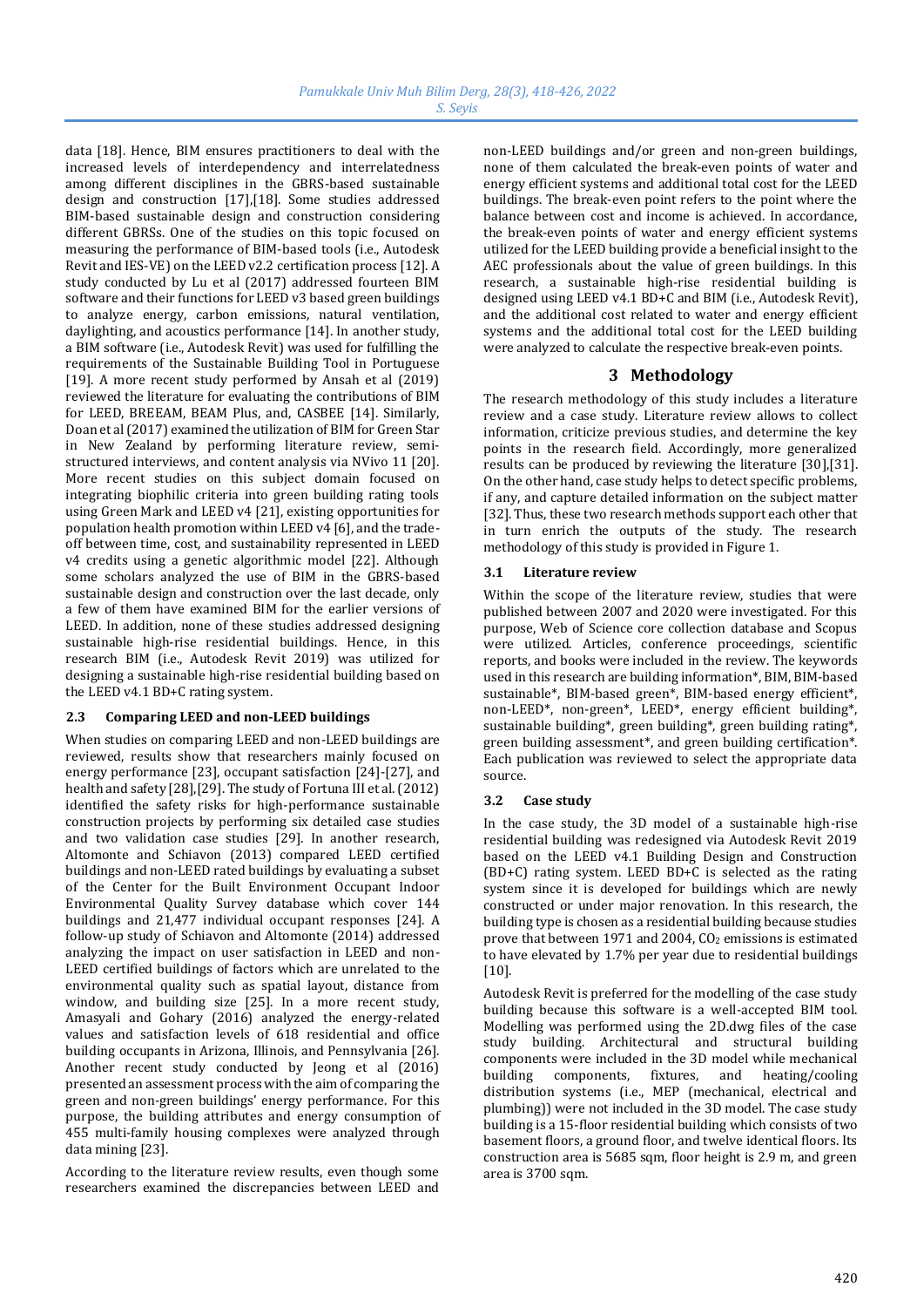

Figure 1. Research methodology.

The building is located in Kadikoy, Istanbul. Render of the 3D model for the case study building is given in Figure 2. Total cost for finishing works, energy and water consumptions, and related expenses of the LEED building (i.e., case study building) and non-LEED building were calculated via MS Excel.



Figure 2. Render of the 3D model for the case study building

# **4 Application of LEED in the BIM-based building design**

Sustainability principles are accomplished in the case study building by applying requirements of 31 credits and 9 prerequisites in the LEED v4.1 BD+C rating system. Therefore, the case study building can achieve 61 points and LEED Gold certificate. In fact, according to the LEED procedure, the prerequisites are must; thus, all of them should be performed within the scope of the building/project. However, in this case study, two prerequisites in the *Energy and Atmosphere* category, which are (1) *fundamental commissioning and verification* and (2) *minimum energy performance*, could not be fulfilled due to the lack of MEP drawings.

# **4.1 Location and transportation**

The purpose of *Location and Transportation* is to ensure occupants a more sustainable environment by decreasing land use and CO<sub>2</sub> emissions resulted from transportation [33]. In this category, the requirements of *sensitive land protection, highpriority site and equitable development, surrounding density and diverse uses, access to quality transit, bicycle facilities, reduced parking footprint,* and *electric vehicles* were met in the case study building. Therefore, 13 points out of 16 points can be earned.

#### **4.2 Sustainable sites**

The purpose of *Sustainable Sites* is to ensure that a project's natural environment would be valued and respected throughout the building project delivery process [33]. In this category, the requirements of *construction activity pollution prevention (prerequisite), site assessment, protect or restore habitat, open space, rainwater management, heat island reduction,* and *light pollution reduction* were fulfilled in the case study building. Accordingly, 10 out of 10 points can be obtained.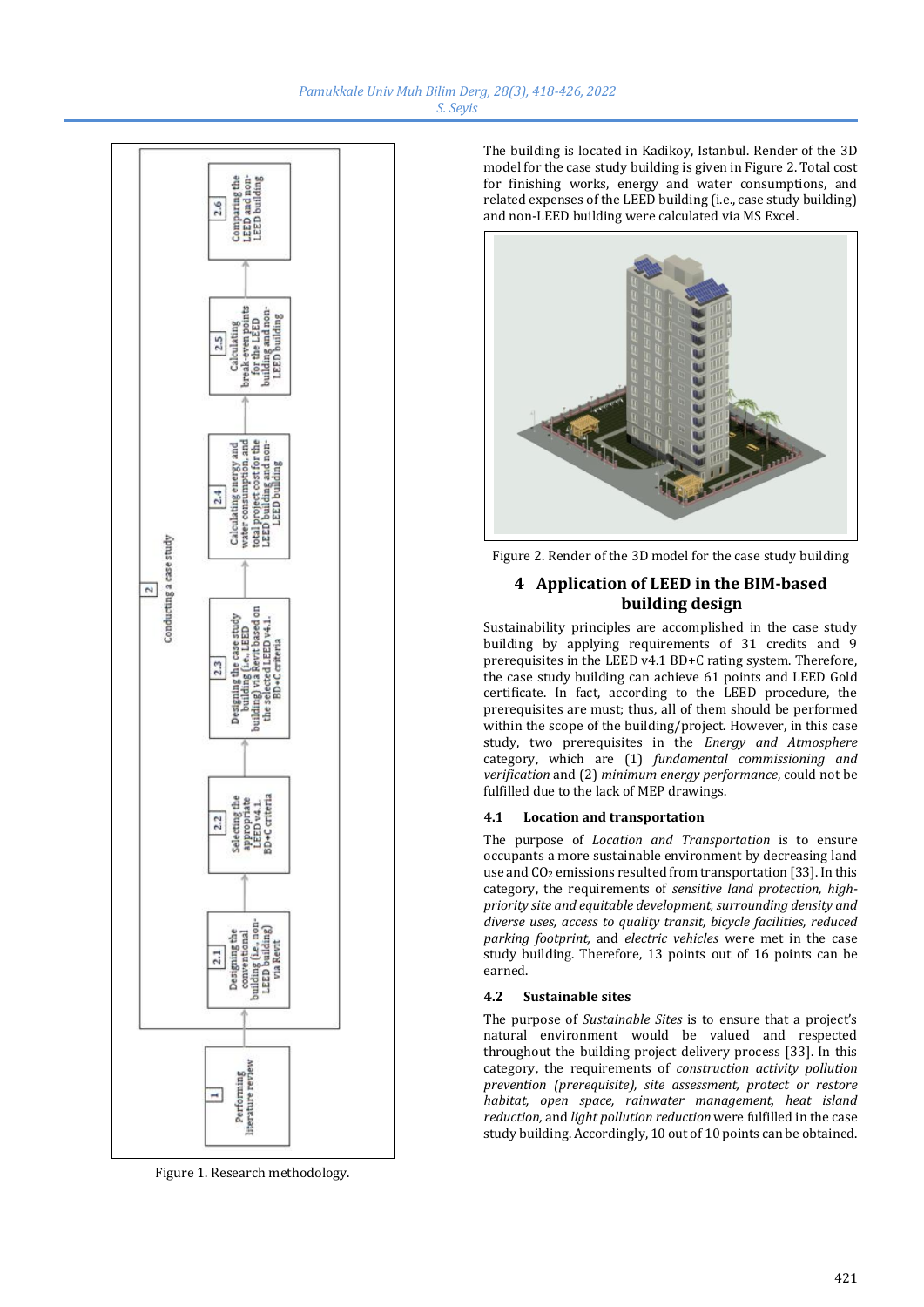## **4.3 Water efficiency**

The purpose of *Water Efficiency* is to minimize water consumption in the project by pursuing water use reduction strategies and considering non-potable and alternative sources of water [33]. In this category, the requirements of *outdoor water use reduction (prerequisite), indoor water use reduction (prerequisite), building level metering (prerequisite), outdoor water use reduction, indoor water use reduction, cooling tower water use,* and *water metering* were performed in the case study building. Thus, 10 out of 11 points can be received.

#### **4.4 Energy and atmosphere**

The purpose of *Energy and Atmosphere* is to minimize the use of fossil fuels and promote better building energy performance by conducting innovative strategies [33]. In this category, the requirements of *building-level energy metering (prerequisite), fundamental refrigerant management (prerequisite), advanced energy metering,* and *renewable energy* were met in the case study building. Therefore, 6 out of 33 points can be gained.

#### **4.5 Material and resources**

The purpose *of Material and Resources* is to mitigate the embodied energy and other impacts related with the extraction, processing, transport, maintenance, and disposal of building materials [33]. In this category, the requirements of *storage and collection of recyclables (prerequisite), construction demolition waste management planning (prerequisite), building life cycle impact reduction, building product disclosure and optimization sourcing of raw materials, and construction* and *demolition waste management* were fulfilled in the case study building. Accordingly, 10 out of 13 points can be earned.

#### **4.6 Indoor environmental quality**

The purpose of *Indoor Environmental Quality* is to enhance the surroundings of occupants by applying advanced design strategies and considering environmental factors such as air quality, lighting quality, and acoustic design that influence the way people learn, work, and live [33]. In this category, the requirements of *minimum indoor air quality performance (prerequisite), environmental tobacco smoke control (prerequisite), enhanced indoor air quality strategies, lowemitting materials,* and *interior lighting* were accomplished. Thus, 3 out of 16 points can be obtained.

#### **4.7 Innovation**

The purpose of *Innovation* is to accomplish considerable environmental performance by applying an innovative strategy which is not addressed in the LEED rating system [32]. For this purpose, a double glass photovoltaic module is placed on all windows on the southern facade of the case study building that allows to produce energy. Therefore, 5 points out of 6 points can be received.

#### **4.8 Regional priority**

The purpose of *Regional Priority* is to design the building considering its local environmental, social equity, and public health priorities [33]. Regional Priority credits are existing LEED credits. Within the scope of this category, 4 points can be gained from applying *surrounding density and diverse uses, bicycle facilities, rainwater management,* and *reduced parking footprint* in the case study building.

# **5 Results and discussion**

Energy and water consumptions, and related expenses of the case study building (i.e., LEED building) and conventional building (i.e., non-LEED building) were calculated via MS Excel. The calculations were done assuming that a family of four lives in each apartment in the building. Two apartments exist in each floor of the building.

#### **5.1 Water consumption cost**

Figure 3 represents comparison results of water consumption for the LEED building (i.e., the case study building) and non-LEED building (i.e., conventional building). Figure 4 shows the break-even point for the cost of water-efficient systems utilized in the LEED building.



Figure 3. Comparing water consumption for LEED building and non-LEED building.



Figure 4. Break-even point for the cost of water-efficient systems utilized in the LEED building.

Water consumption may include humidification, irrigation, indoor plumbing fixtures and fittings, domestic hot water, boiler, reclaimed water, and process water used for dishwashers, clothes washers, pools, and relevant subsystems [33]. Table 1 demonstrates comparative analysis results of water consumption and related expenses for the LEED building and non-LEED building. In the non-LEED building, the peak value of water consumption is observed in July and this value is 322.18 tons, whereas the lowest value is detected in January as 288.87 tons. In the LEED building (i.e., case study building), the highest water consumption is monitored in August as 103.60 tons, while the lowest water consumption is calculated in January as 102.95 tons. It is estimated that one-year water consumption is 3,640.87 tons in the non-LEED building. The amount of one-year water consumption can decrease to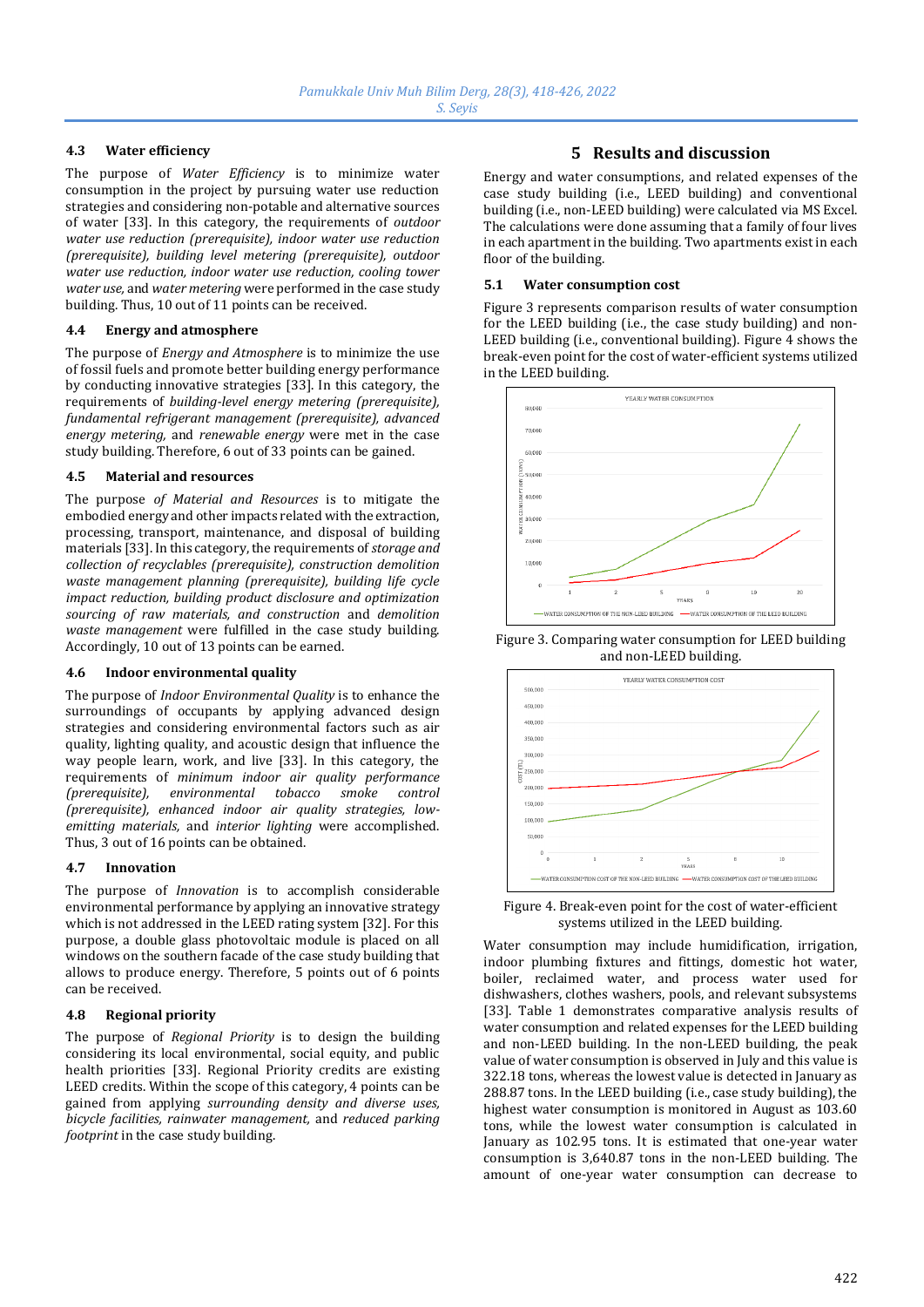1,239.33 tons in the case study building by applying LEED v4.1 BD+C requirements. Accordingly, one-year water saving between the non-LEED building and LEED building is 2401.53 tons. On the other hand, water consumption expense for oneyear in the non-LEED building is 18,932.50 TL. This value reduces to 6,444.54 TL in the case study building. In total, the amount of water saved at the end of a year is 12,487.96 TL. As a result, the amount of water consumption and related expenses for one-year decrease by 65.96% in the LEED building. If only additional water-efficient products/systems used in the LEED building are considered, the break-even point is 8 years and 2 months.

Table 1. Comparative analysis results for water consumption of LEED building and non-LEED building

| Year           | Non-LEED building              |              | <b>LEED</b> building            |              |
|----------------|--------------------------------|--------------|---------------------------------|--------------|
|                | Water<br>consumption<br>(Tons) | Cost<br>(TL) | Water<br>consumptio<br>n (Tons) | Cost<br>(TL) |
| $\theta$       | 0.00                           | 95,545.00    | 0.00                            | 197,503.00   |
| $\mathbf{1}$   | 3,640.87                       | 114,477.50   | 1,239.33                        | 203,947.54   |
| $\overline{2}$ | 7,281.73                       | 133,410.00   | 2,478.67                        | 210,392.07   |
| 3              | 10,922.60                      | 152,342.50   | 3.718.00                        | 216,836.61   |
| $\overline{4}$ | 14,563.46                      | 171,275.01   | 4,957.34                        | 223,281.15   |
| 5              | 18,204.33                      | 190,207.51   | 6,196.67                        | 229,725.68   |
| 6              | 21,845.19                      | 209,140.01   | 7,436.00                        | 236,170.22   |
| 7              | 25,486.06                      | 228,072.51   | 8,675.34                        | 242,614.76   |
| 8              | 29,126.93                      | 247,005.01   | 9,914.67                        | 249,059.29   |
| 9              | 32,767.79                      | 265,937.51   | 11,154.01                       | 255,503.83   |
| 10             | 36,408.66                      | 284,870.01   | 12,393.34                       | 261,948.37   |
| 11             | 40.049.52                      | 303,802.52   | 13,632.67                       | 268,392.90   |
| 12             | 43,690.39                      | 322,735.02   | 14,872.01                       | 274,837.44   |
| 13             | 47,331.25                      | 341,667.52   | 16,111.34                       | 281,281.98   |
| 14             | 50,972.12                      | 360,600.02   | 17,350.68                       | 287,726.51   |
| 15             | 54,612.99                      | 379,532.52   | 18,590.01                       | 294,171.05   |
| 16             | 58,253.85                      | 398,465.02   | 19,829.34                       | 300,615.59   |
| 17             | 61,894.72                      | 417,397.53   | 21,068.68                       | 307,060.12   |
| 18             | 65,535.58                      | 436,330.03   | 22,308.03                       | 313,504.66   |
| 19             | 69,176.45                      | 455,262.53   | 23,547.35                       | 319,949.20   |
| 20             | 72,817.31                      | 474,195.03   | 24,786.68                       | 326,393.73   |

#### **5.2 Energy consumption cost**

Figure 5 demonstrates comparison results of energy consumption in the non-LEED building (i.e., conventional building) and LEED building (i.e., case study building) as well as energy production in the LEED building. Energy consumption may include the usage of electricity, natural gas, chilled water, steam, fuel oil, propane, and biomass [33]. Figure 6 displays the break-even point for the cost of energy-efficient systems utilized in the LEED building. Table 2 shows comparative analysis results of energy consumption and related expenses for the non-LEED building and LEED building. In the non-LEED building, the energy consumption is 45,321.54 kw and it costs 32,178.29 TL for one-year. However, in the case study building, when the energy production from solar panels and solar windows are calculated, the remained energy after energy consumption at the end of the first year is 33,780.67 kw. This can provide a total of 19,254.98 TL as a profit for the owner and/or occupants. The comparison results of non-LEED building and LEED building show that total energy consumption difference is 7,9102.21 kw and cost difference is 51,433.28 TL at the end of the first year.



Figure 5. Comparing energy consumption for LEED building and non-LEED building.



Figure 6. Break-even point for the cost of energy-efficient systems utilized in the LEED building.

| Table 2. Comparative analysis results for energy consumption |  |
|--------------------------------------------------------------|--|
| of LEED building and non-LEED building.                      |  |

| Year           | Non-LEED building |            | <b>LEED</b> building |            |
|----------------|-------------------|------------|----------------------|------------|
|                | Energy            | Cost (TL)  | Energy               | Cost (TL)  |
|                | consumption       |            | consumption          |            |
|                | (KW)              |            | (KW)                 |            |
| $\Omega$       | 0.00              | 111,503.00 | 0.00                 | 539,352.00 |
| $\mathbf{1}$   | 4,5321.54         | 143,681.29 | -33,780.67           | 520,097.02 |
| $\overline{2}$ | 90,643.08         | 175,859.59 | $-67,561.34$         | 500,842.04 |
| 3              | 135,964.62        | 208,037.88 | $-101,342.01$        | 481,587.05 |
| $\overline{4}$ | 181,286.16        | 240,216.17 | $-135,122.68$        | 461,332.07 |
| 5              | 226,607.70        | 272,394.47 | -168,903.35          | 443,077.09 |
| 6              | 271,929.24        | 304,572.76 | $-202,684.02$        | 423,822.11 |
| 7              | 317,250.78        | 336,751.05 | $-236,464.69$        | 404,567.13 |
| 8              | 362,572.32        | 368.929.35 | $-270,245.36$        | 385,312.14 |
| 9              | 407,893.86        | 401,107.64 | $-304,026.03$        | 366,057.16 |
| 10             | 453,215.40        | 433,285.93 | -337,806.70          | 346,802.18 |
| 11             | 498,536.94        | 465,464.23 | $-371,587.37$        | 327,547.20 |
| 12             | 543,858.48        | 497,642.52 | -405,368.04          | 308,292.22 |
| 13             | 589,180.02        | 529,820.81 | -439,148.71          | 289,037.24 |
| 14             | 634,50156         | 561,999.11 | -472,929.38          | 269,782.25 |
| 15             | 679,823.10        | 594,177.40 | $-506,710.05$        | 250,527.27 |
| 16             | 725,144.64        | 626,355.69 | -540,490.72          | 231,272.29 |
| 17             | 770,466.18        | 658,533.99 | -574,271.39          | 212,017.31 |
| 18             | 815,787.72        | 690,712.28 | $-608,052.06$        | 192,762.33 |
| 19             | 861,109.26        | 722,890.57 | $-641,832.73$        | 173,507.34 |
| 20             | 906,430.80        | 755,068.87 | $-675,613.40$        | 154,252.36 |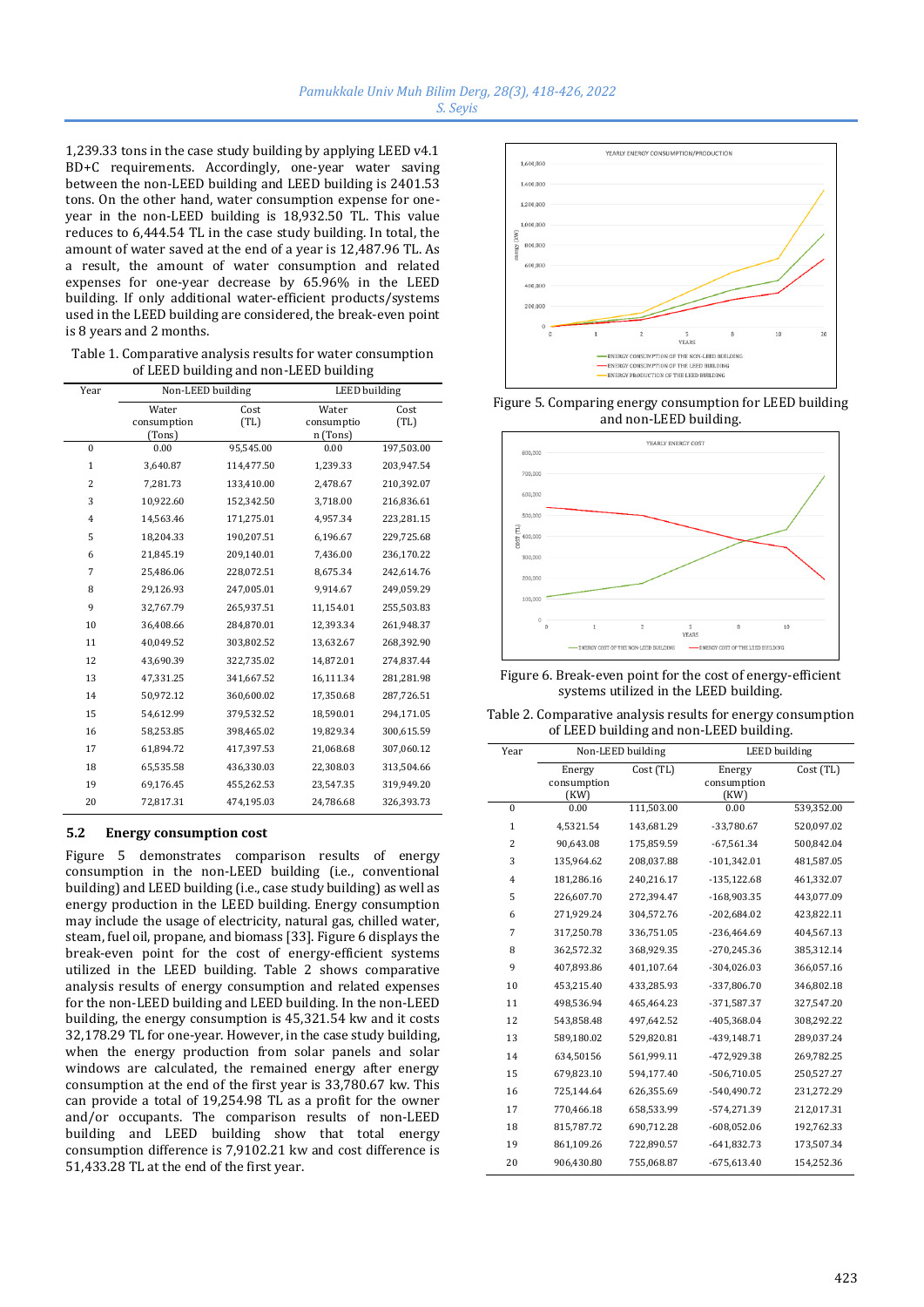Accordingly, the amount of energy consumption and related expenses for one-year decrease by 59% in the LEED building. If only additional energy-efficient products/systems utilized in the case study building (i.e., LEED building) are considered, the break-even point is 8 years and 3 months. If MEP drawings are included within the scope of the case study, energy consumption in the LEED building would decrease much more than 59%. Accordingly, the break-even point for the cost of the energy-efficient systems would be much earlier than 8 years and 3 months. Consequently, more LEED criteria would be fulfilled in the case study building that could result in higher points in the LEED v4.1 BD+C certification system.

#### **5.3 Total project cost**

Figure 7 shows the break-even point for the additional total cost of the LEED building. Table 3 represents comparative analysis results for the total project cost of the non-LEED building and the LEED building.



Figure 7. Break-even point for the additional total cost of the LEED building.

| Table 3. Comparative analysis results for the total project cost |
|------------------------------------------------------------------|
| of the LEED building and non-LEED building.                      |

| Year           | Non-LEED building | LEED building |
|----------------|-------------------|---------------|
|                | Cost (TL)         | Cost (TL)     |
| $\mathbf{0}$   | 222,702.40        | 1,074,833.04  |
| $\mathbf{1}$   | 270,682.03        | 1,060,964.44  |
| $\overline{2}$ | 318,661.67        | 1,047,095.84  |
| 3              | 366,641.30        | 1,033,227.24  |
| $\overline{4}$ | 414,620.93        | 1,019,358.64  |
| 5              | 462,600.57        | 1,005,490.05  |
| 6              | 510,580.20        | 991,621.45    |
| 7              | 558,559.83        | 977,752.85    |
| 8              | 606,539.47        | 963,884.25    |
| 9              | 654,519.10        | 950,015.65    |
| 10             | 702,498.73        | 936,147.05    |
| 11             | 750,478.37        | 922,278.45    |
| 12             | 798,458.00        | 908,409.85    |
| 13             | 846,437.63        | 894,541.25    |
| 14             | 894,417.27        | 880,672.66    |
| 15             | 942,396.90        | 866,804.06    |
| 16             | 990,376.53        | 852,935.46    |
| 17             | 1,038,356.17      | 839,066.86    |
| 18             | 1,086,335.80      | 825,198.26    |
| 19             | 1,134,315.43      | 811,329.66    |
| 20             | 1,182,295.06      | 797,461.06    |

Additional total cost of the case study building was calculated considering the LEED related expenses which cover the cost of sustainable materials as well as energy-efficient and waterefficient technological products/systems such as rainwater storage system, grey water recycling system, solar panels, solar windows, motion sensor lighting, air sensors, water-efficient fixtures, electric car charger, and carbon neutral products (e.g., interior and exterior coverings).

Results show that an important difference between the initial cost of non-LEED building and LEED building (i.e., case study building) exists. In this study, the initial cost of the building does not cover the rough works (e.g., excavation, structural construction works); on the contrary, cover the finishing works (e.g., coatings) and innovative applications for increasing building water and energy efficiency (e.g., solar panels). The reason of this is that initial cost of rough construction cost for a similar type and dimension building hardly changes to a large extent. Moreover, the significant cost difference usually arises from the finishing works and innovative applications. This fact was proved by the outputs of the case study (i.e., LEED building). The initial cost of the non-LEED building is 222,702.40 TL TL while the initial cost of the LEED building is 1,074,833.04 TL. The reason of initial cost increase in the LEED building is the additional cost of sustainable materials and advanced technological products which are required for the fulfillment of the LEED procedure. However, if energy and water consumptions are compared, the case study building is much more energy, water, and cost efficient than non-LEED building in the long run. According to the break-even point for the LEED expenses (i.e., additional total cost), including the cost of sustainable materials and technological products, the profit will be deriven after 13 years 8 months and 12 days.

# **6 Conclusions**

This study shows (1) a sustainable high-rise residential building design using LEED v4.1 BD+C and BIM, and (2) the discrepancies in energy and water consumptions, and total project cost between the LEED building and non-LEED building. Within this scope, the additional cost related to water and energy efficient systems and the additional total cost for the LEED building were analyzed to calculate the respective breakeven points. A literature review and a case study were conducted for achieving the research objective. Results make a significant contribution to the AEC literature and industry by displaying the requirements and design process of a high-rise residential building using LEED and BIM. This study adds original value to the literature and industry by ensuring practitioners and researchers with constructive information about the energy, water, and cost performance of LEED buildings. Findings would be useful for the practitioners and researchers in the AEC industry. Further, results provide an insight to the AEC professionals about the value of green buildings.

The practices adopted in this case study ensure to fulfill the sustainability requirements of LEED v4.1 BD+C for a high-rise residential building. The case study building (i.e., LEED building) can achieve 31 credits and 9 prerequisites which allows to obtain 61 points and LEED Gold certificate. Results of the case study show that a significant reduction in the water and energy consumption cost is observed in the LEED building. By applying LEED v4.1 BD+C procedures, water consumption of the building is reduced by 65.96%, and energy consumption of the building is reduced by 59%. The initial cost of the LEED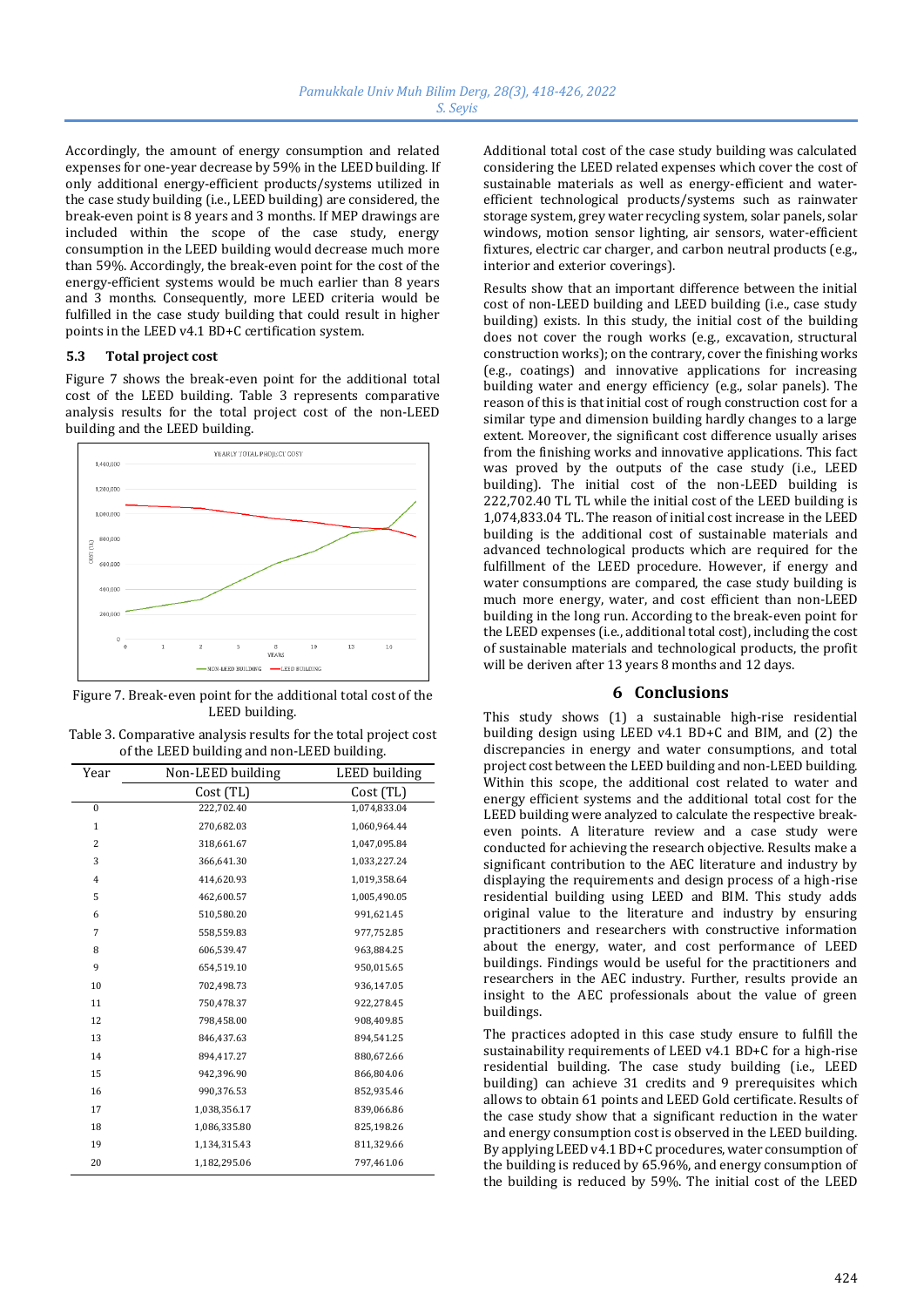building is 1,074,833.04 TL which is 852,230.64 TL higher than the non-LEED building. The reason of increase in the initial cost of the LEED building is the use of additional sustainable materials, water and energy efficient products/systems, and innovative technologies in the building design. As a result, the break-even point for the additional total cost of the LEED building is 13 years 8 months and 12 days.

One of the limitations of this study is to develop the 3D model based on the 2D structural and architectural drawings without using MEP drawings. The other limitations are not performing building energy analysis and not considering life-cycle assessments (LCAs) for the building materials. If the MEP drawings, energy analysis, and LCAs are performed, it is crystal clear that the case study building would be more environmentally sustainable, energy-efficient, and value-added in the long run. Furthermore, these practices would ensure the achievement of higher points in the LEED v4.1 BD+C, and accordingly higher level of green building certificate for the case study building.

One of the future directions of this research would be to compare a large number of non-LEED and LEED buildings in order to generalize the results. The other future work could be to include energy analysis for the building and life-cycle assessments for the building materials within the scope of the research. Another future step would be to address different types of buildings such as hospital, school, office building, manufacturing plant, and shopping center, and other LEED rating systems such as LEED Building Operations+Maintenance and LEED Zero.

# **7 Acknowledgements**

The author would like to thank to Gokce Kaan ESMER, Deniz CULCULOGLU and Muhammed Ege COSGUN for their contributions.

# **8 Author contribution statements**

Senem SEYIS contribute to creating the idea, performing the literature review, identifying and managing the concept and design process of the research, supplying the materials used, examining the results, assessing obtained results, preparing the manuscript, conducting critical analysis of the intellectual content, final approval, and full responsibility.

# **9 Ethics committee approval and conflict of interest statement**

There is no need to obtain permission from the ethics committee for the article prepared.

There is no conflict of interest with any person / institution in the article prepared.

# **10References**

[1] UN Environment and International Energy Agency. "Towards a zero-emission, efficient, and resilient buildings and construction sector. Global Status Report 2017".

[https://www.worldgbc.org/sites/default/files/UNEP%2](https://www.worldgbc.org/sites/default/files/UNEP%20188_GABC_en%20%28web%29.pdf) [0188\\_GABC\\_en%20%28web%29.pdf](https://www.worldgbc.org/sites/default/files/UNEP%20188_GABC_en%20%28web%29.pdf) (23.05.2020).

- [2] Global Alliance for Buildings and Construction. "2019 Global Status Report for Buildings and Construction: Towards a zero-emissions, efficient and resilient buildings and construction sector". [https://wedocs.unep.org/bitstream/handle/20.500.118](https://wedocs.unep.org/bitstream/handle/20.500.11822/30950/2019GSR.pdf?sequence=1&isAllowed=y) [22/30950/2019GSR.pdf?sequence=1&isAllowed=y](https://wedocs.unep.org/bitstream/handle/20.500.11822/30950/2019GSR.pdf?sequence=1&isAllowed=y)  (12.09.2020).
- [3] International Energy Agency (IEA). "World energy Statistics and Balances". <https://www.iea.org/topics/energyefficiency/buildings/> (23.05.2020).
- [4] Seyis S. A Decision Making Support Model to Determine Appropriate Credits for Green Building Certification Based on Project Delivery Attributes. PhD Dissertation, Politecnico di Milano, Milan, Italy, 2015.
- [5] Seyis S, Ergen E. "A decision making support tool for selecting green building certification credits based on project delivery attributes". *Building and Environment*, 126(12), 107-118, 2017.
- [6] Kibert J. "Principles and a Model of Sustainable Construction". *Proceedings of the First International Conference on Sustainable Construction*, Tampa, Florida, USA, 6-9 November 1994.
- [7] Worden K, Hazer M, Pyke C, Trowbridge M. "Using LEED green rating systems to promote population health". *Building and Environment,* 172(4), 1-8, 2020.
- [8] Kaynak, Cevre ve Iklim Dernegi (REC). "Yeşil Binalar". [https://rec.org.tr/wp-content/uploads/2017/02/yesil](https://rec.org.tr/wp-content/uploads/2017/02/yesil-binalar.pdf)[binalar.pdf](https://rec.org.tr/wp-content/uploads/2017/02/yesil-binalar.pdf) (15.09.2020).
- [9] McDonough, W. *The Hannover Principles: Design for Sustainability*. Virginia, USA, William McDonough and Partners, 1992.
- [10] Kibert, CJ. *Sustainable Construction, Green Building Design and Delivery.* 4th ed. New Jersey, USA, John Wiley & Sons, 2016.
- [11] Sacks, R, Eastman, C, Lee, G, Teicholz, P. *BIM Handbook: A Guide to Building Information Modeling for Owners, Designers, Engineers, Contractors, and Facility Managers*. 3rd ed. New Jersey, USA, John Wiley & Sons, 2018.
- [12] Azhar S, Carlton W, Olsen, D, Ahmad, I. "Building information modeling for sustainable design and LEED® rating analysis". *Automation in Construction*, 20(2), 217-224, 2010.
- [13] Wong K, Fan, Q. "Building information modelling (BIM) for sustainable building design". *Facilities,* 31(3/4), 138-157, 2013.
- [14] Lu Y, Wu Z, Chang R, Li Y. "Building Information Modeling (BIM) for green buildings: A critical reviewand future directions". *Automation in Construction,* 83(11), 134-148, 2017.
- [15] Ansah MK, Chen X,Yang H, Lu L, Lam PTI. "A review and outlook for integrated BIM application in green building assessment". *Sustainable Cities and Society,* 48(7), 1-13, 2019.
- [16] U.S. Green Building Council. "This is LEED". http://leed.usgbc.org/leed.html (15.09.2020).
- [17] Seyis, S. "Pros and Cons of Using Building Information Modeling in the AEC Industry". *Journal of Construction Engineering and Management*, 145(8), 1-17, 2019.